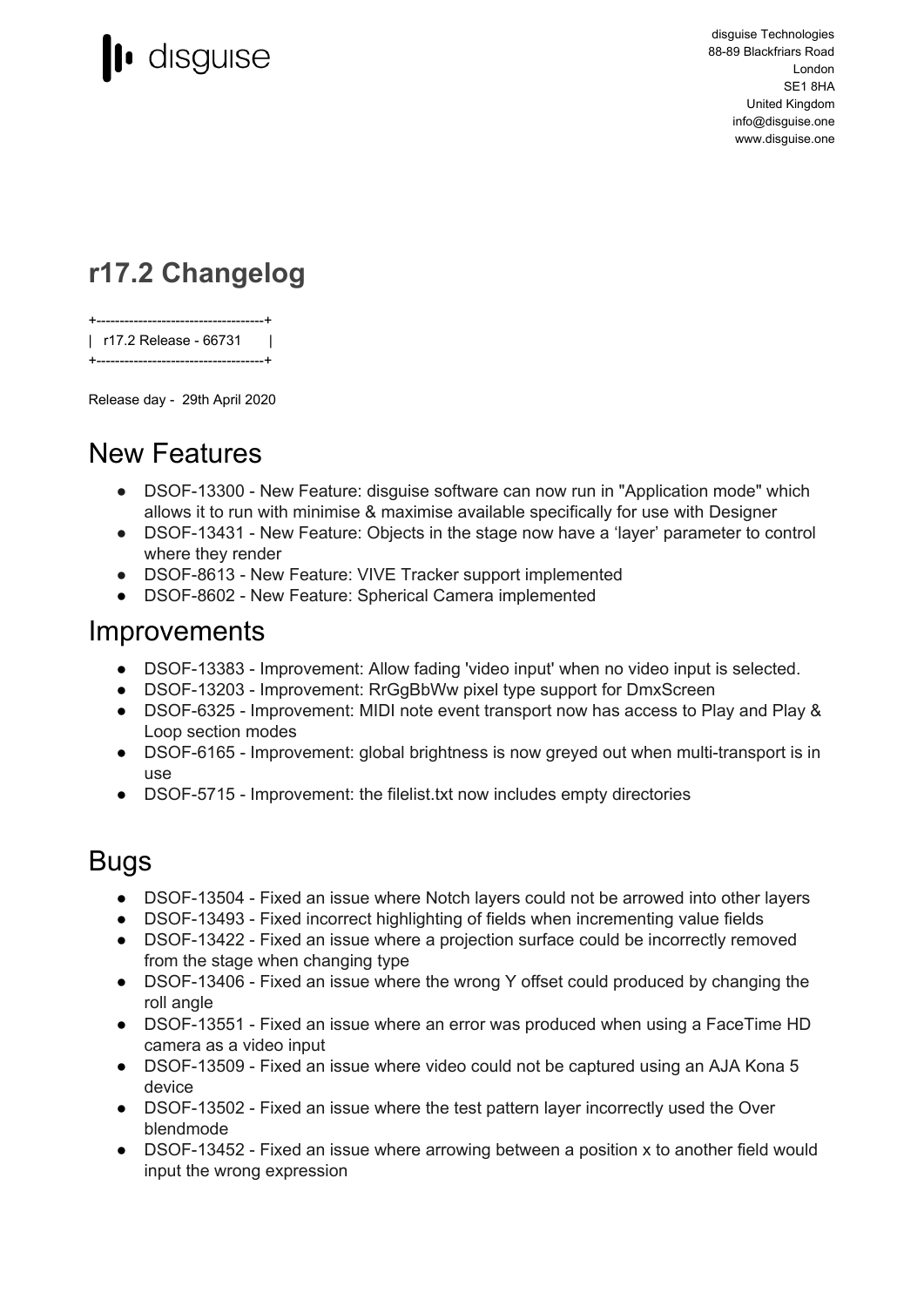# **disguise**

- DSOF-13450 Fixed an issue where the test pattern layer would not render correctly when the visualiser was zoomed out
- DSOF-13434 Fixed an issue where Radar, Bugs and Tennis layers failed to render a preview thumbnail
- DSOF-13359 Fixed an issue where a capture could be aborted in simulation mode
- DSOF-13320 Fixed an issue where certain DPI settings caused horizontal scroll bars to appear on layer editors
- DSOF-13314 Fixed an issue where the ColourShift properties of Video layers did not respect the defined user display settings
- DSOF-13293 Fixed an issue that caused Telnet devices configured to Connect at Every Send would stop doing so if the connection message was modified
- DSOF-13285 Fixed an issue where AR was sometimes not rendered on a virtual head or GUI overlay
- DSOF-13269 Fixed an issue that caused an error when an undo action was attempted for a deleted group
- DSOF-13260 Fixed an issue that caused an expression field to disappear from the GUI when undo action was attempted
- DSOF-13233 Fixed an issue where the TestPattern layer brightness did not work
- DSOF-13232 Fixed an issue that caused the multi edit parameter list selection not to scroll
- DSOF-13173 Fixed an issue where an error was incorrectly thrown when merging a section on the track
- DSOF-13079 Fixed an issue where splitting a layer within a group would cause the grouped layers to be re-ordered
- DSOF-12581 Fixed an issue where deleting a patched layer would cause an error
- DSOF-11275 Fixed an issue where the video input format was no longer selectable
- DSOF-10366 Fixed an issue where d3 would not resize correctly if the resolution of the GUI head was changed in the feed
- DSOF-13317 Fixed an issue where "create axis" in the screen position receiver would contain invalid information with OSC drivers
- DSOF-13456 Fixed an issue where splash screens could exceed the size of the GUI
- DSOF-13162 Fixed an issue where VirtualLineup and TestPattern layers incorrectly used camelCase
- DSOF-13156 Fixed an issue where a sockpuppeted video layer would lose audio after changing play modes
- DSOF-13148 Fixed an issue where the OmniCal calibration UI would not show the correct colour after a successful calibration
- DSOF-12968 Fixed an issue that caused education licenses to not work
- DSOF-12967 Fixed an issue where incorrect rounding of values was performed in the video clip object settings
- DSOF-12616 Fixed an issue where an error was thrown when there was a section beyond the end of the track after resizing the track
- DSOF-12273 Fixed an issue where the SockPuppet bank editor would no show Audio files that were auto-populated until a restart was performed
- DSOF-7448 Fixed an issue where an error was thrown when using the local webcam as a video input